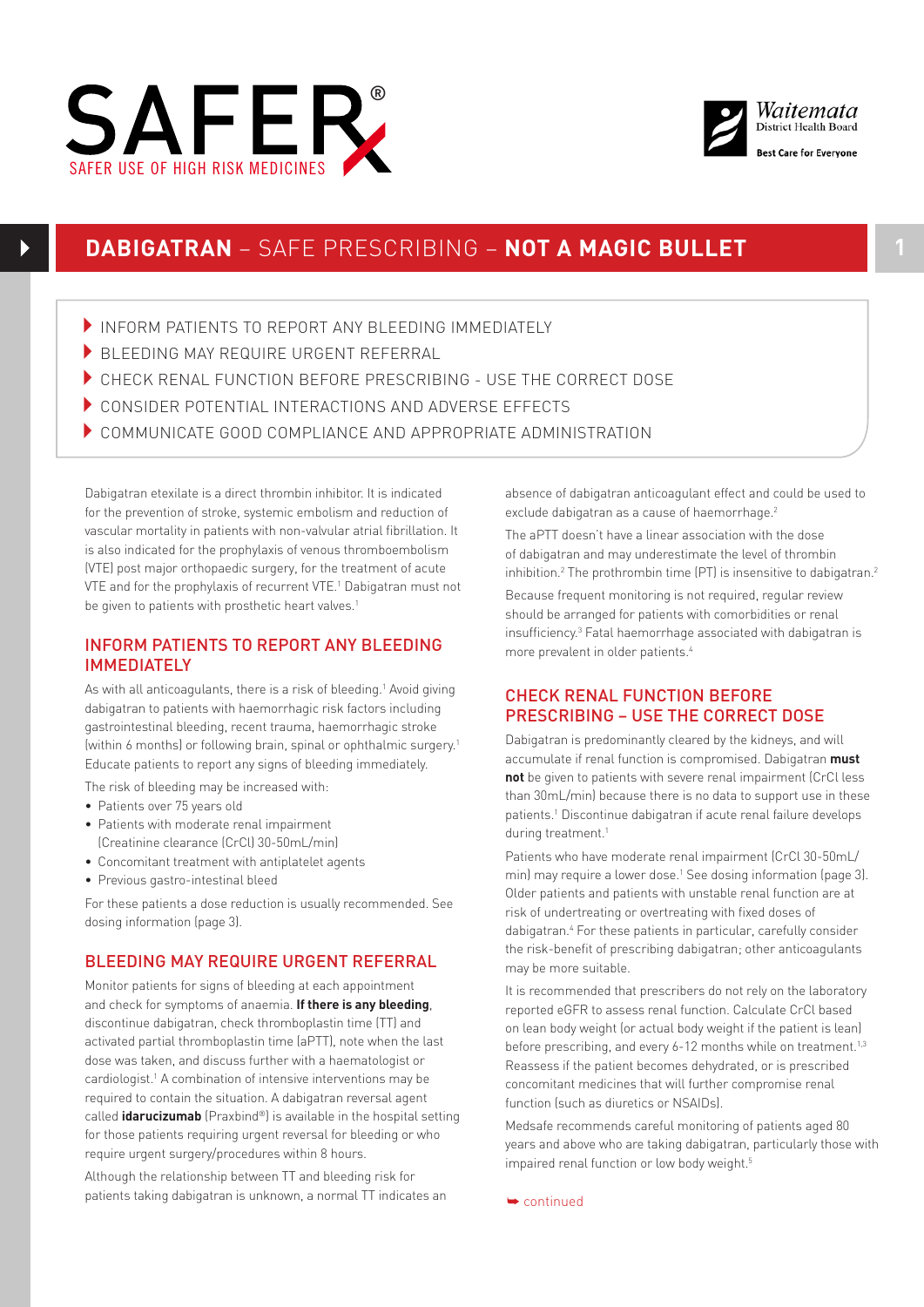



# **DABIGATRAN 2**

**Note**: Dabigatran is best avoided in patients with severe liver disease, especially if the prothrombin time is prolonged.<sup>6</sup> Patients with moderate-to-severe hepatic impairment are generally excluded from clinical trials,<sup>1</sup> so there is insufficient evidence to recommend use in these patients.

## CONSIDER POTENTIAL INTERACTIONS AND ADVERSE EFFECTS

The well-known dietary and drug interactions associated with warfarin do not appear to be so prevalent with dabigatran,<sup>7</sup> however, there are several important interactions to be aware of. Concomitant administration with **ketoconazole** is contraindicated due to the increased dabigatran plasma concentrations and the increased risk of bleeding.

## **Amiodarone, verapamil, quinidine** and **clarithromycin**

are also expected to result in increased dabigatran plasma concentrations.1 Combinations with **amiodarone** and **verapamil** are best avoided but if they must be given, it is advisable to either reduce the dose of dabigatran, or to dose at different times of day and monitor closely for signs of bleeding.6 Because **amiodarone** has a very long half-life, the interaction may still be apparent for several weeks after amiodarone has been discontinued.<sup>6</sup>

Particular care is needed in patients with renal impairment who are also taking the medications listed above, because of the high dependence of dabigatran on renal elimination.<sup>3</sup>

**Rifampicin** reduces the exposure of dabigatran and will compromise its efficacy, so is best avoided. Interactions with **St John's Wort, phenytoin** and **carbamazepine** are yet to be studied in detail, but are also expected to reduce the efficacy of dabigatran, and should be avoided if at all possible.<sup>6</sup>

Concomitant treatment with **clopidogrel**, **ticagrelor**, **aspirin** or **dipyridamole** will increase the risk of bleeding with dabigatran, and caution is advised when using **NSAIDs**. 1,3 Concurrent use of **SSRIs** or **SNRIs** could also increase the risk of bleeding.<sup>6</sup> Because routine monitoring of dabigatran is not required, the extent of individual interactions may only become apparent after patients present with bleeding or an embolic event. Please ensure the patient is aware of this and reports any unexplained bruising or bleeding immediately, especially gastrointestinal bleeds.4

## COMMUNICATE APPROPRIATE ADMINISTRATION AND GOOD COMPLIANCE

It is important that patients are informed about the appropriate administration of dabigatran to minimise the risk of oesophageal ulcer.

Advise all patients to swallow the capsules whole with a large glass of water, and preferably with food.<sup>7</sup> If possible, patients should remain upright after swallowing the capsules. Dabigatran must not be crushed or chewed, and the capsule should not

be opened and sprinkled onto food.<sup>1</sup> Because of the risk of oesophageal ulceration, dabigatran is not suitable for patients who have oesophagitis or difficulty swallowing.<sup>7</sup>

Ask patients about dyspepsia or 'heart burn' at each visit and inform patients about appropriate administration.

Good compliance with dabigatran is vital because there is a rapid loss of effect if doses are missed.<sup>6</sup> Make sure the patient is aware of this, and consider other options if there are any concerns about compliance.

Dabigatran must be kept in the original pack due to a rapid loss of chemical stability once the packaging is opened.<sup>1</sup> Dabigatran is not suitable for re-packing into compliance aids like Webster® or Medico® packs.

## **Atrial fibrillation (AF)**

Patients with AF require ongoing anticoagulation to reduce the risk of blood clots. These can potentially lead to stroke and systemic embolism. Dabigatran may be a useful alternative for patients with AF who are not managing the monitoring requirements for warfarin, or are not well controlled.<sup>3</sup> Patients who are currently prescribed aspirin instead of warfarin because of concerns about interactions or managing regular testing, may benefit from dabigatran instead of aspirin. Ensure that the patient understands that compliance with **twice daily** dosing is very important to ensure efficacy.<sup>6</sup>

Be aware that the risk of a major bleed associated with dabigatran is similar to warfarin<sup>3,8,9</sup> and much higher than aspirin alone. If there are uncertainties about dabigatran, do not change from warfarin without specialist advice. For patients who are well controlled with warfarin, there is little reason to switch between anticoagulant treatments.4

#### **Venous thromboembolism (VTE)**

Dabigatran is indicated for the treatment and prevention of VTE under certain circumstances (see dosing information on page 3). Note that the dose and frequency of administration varies depending on the indication. For some indications, there is limited data available for patients with multiple risk factors for bleeding; dabigatran should only be prescribed if the expected benefit outweighs the bleeding risks.<sup>1</sup>

Dabigatran may be considered for patients who need short-term prophylaxis of VTE after major orthopaedic surgery.1 For this indication, dosing is **once daily**, and the dose should be reduced if renal function is compromised. The duration of treatment varies depending on the type of surgery.

For patients at risk of recurrent VTE and related death, treatment with dabigatran is **twice daily** and potentially life-long depending on the individual patient risk.<sup>1</sup>

➥ continued